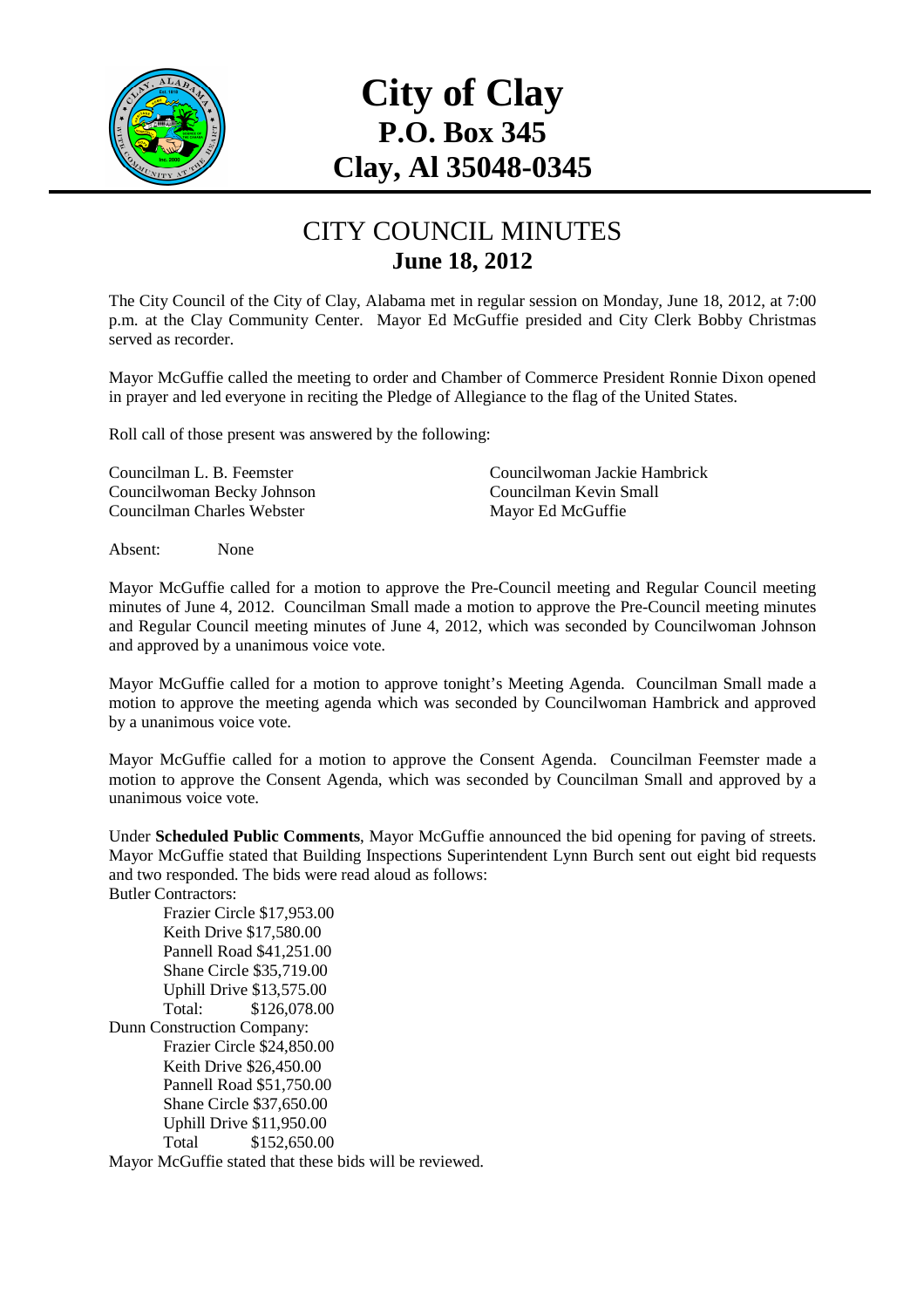

### **CITY OF CLAY CITY COUNCIL MINUTES June 18, 2012**

Mayor McGuffie recognized Mr. Joe Gilliland. Mr. Gilliland identified himself as living on Brewer Lane. He asked the Council who determines which businesses are required to be licensed. Councilwoman Johnson answered that every business in Clay must obtain a business license.

Mr. Gilliland asked who regulates the sign ordinance. Mayor McGuffie answered that the city is responsible for enforcing the sign ordinance. Mr. Gilliland asked if the sign at the new City Hall is considered illegal. Mayor McGuffie answered that the sign is temporary to inform the public of the location of the new City Hall.

Mr. Gilliland inquired about waiving the rental fee for the Community Center to promote a business in Clay. He asked if Freds was charged to rent the Community Center. Mayor McGuffie answered that they were not charged. Mr. Gilliland asked why that opportunity is not given to other businesses. Mayor McGuffie answered that the opportunity is available to other businesses.

Mr. Gilliland further questioned the sign ordinance, asking about the number of election signs allowed per residence. Councilman Feemster answered that one sign is allowed per residence. Mr. Gilliland stated that a residence in Clay has two election signs in their yard.

Under **Reports from Standing Committees** Councilman Feemster was recognized for a report from the **Public Safety Committee**. Councilman Feemster called on Deputy Terry Scott for an update. Deputy Scott reported that Steeplechase, Clayton Cove, and other neighborhoods have seen an increase in vandalism recently, copper was stolen out of an air conditioning unit at Bryant Park, and a fuel theft was interrupted at the ballpark. Deputy Scott encouraged everyone to be on the lookout in their subdivisions and to call and report anything suspicious. Meanwhile, there will be more frequent patrols in these areas.

Councilwoman Hambrick was recognized for a report from the **Committee on Community Development, Environmental, Historical, Library and Seniors.** Councilwoman Hambrick asked citizens to remain diligent especially in the summer. Deputy Scott explained the City curfew as being 9:00 pm on weeknights and 11:00 pm on weekends for anyone under 18 years of age. He further explained that parents and guardians can be held responsible for minors who break the curfew ordinance. Councilwoman Hambrick urged citizens to be proactive in keeping our community safe and band together and form neighborhood associations. She explained that the library's summer reading program is going great. She encouraged everyone to visit the library's website and facebook page. Councilwoman Hambrick explained that improvements continue at the Cosby Lake House.

Under **Committee on Annexation, Business, Census, Planning & Zoning and Schools**, Councilwoman Johnson reported that Clay United Methodist Church helped tremendously during the tornado recovery and now has a need for food donations for their pantry. She stated that a list of food items will be put on facebook and the website and available from City Clerk Bobby Christmas at City Hall. She announced Clay Chalkville High School's new principal is Mr. Michael Lee from Minor High School. Councilwoman Hambrick called on Mr. Ronnie Dixon, President of the Chamber of Commerce. Mr. Dixon stated that Clay May Days was a success and announced the Butterbean Festival will be held on October 5 and 6. Mr. Dixon also announced the Chamber of Commerce luncheon will be held on June 19 at the Grayson Valley Country Club.

Under **Committee on Building Inspections, Sanitation, Streets and Utilities** Councilman Kevin Small announced that the paving bids will be reviewed and evaluated and he hopes to be able to bring them up again at the next meeting.

Councilman Webster was recognized for a report from the **Committee on Parks and Recreation**. He stated that Clearview Baptist Church also has a food pantry and money for tornado recovery. He also announced the Clay Community singing would be held on June 30 from 6-8pm at the Community Center. He stated that the Fishing Rodeo was a success.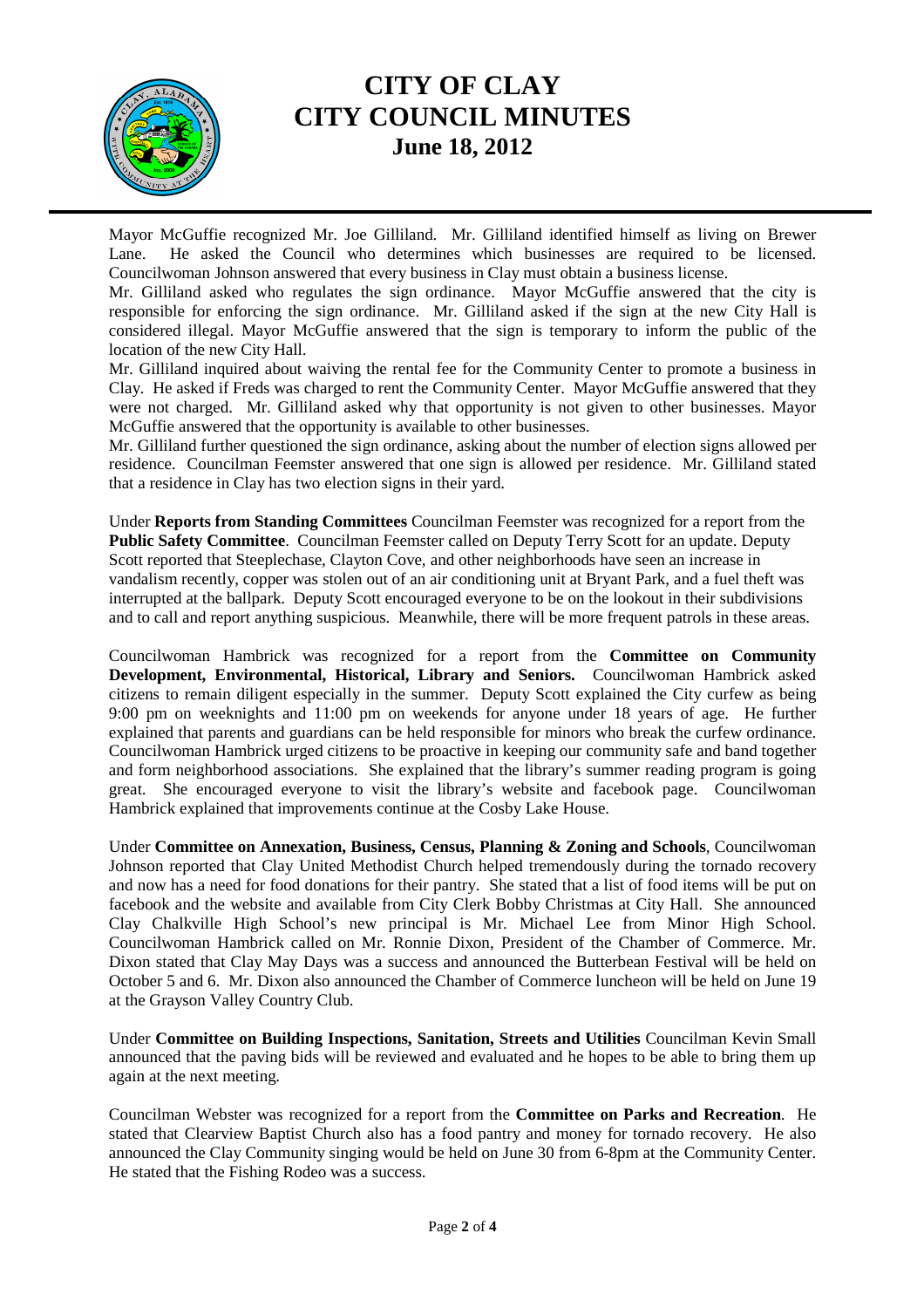

# **CITY OF CLAY CITY COUNCIL MINUTES June 18, 2012**

Mayor McGuffie clarified that Freds used the Community Center for a job fair. Councilman Feemster stated that any business who would like to hold a job fair could use the Community Center. Mayor McGuffie stated that he would like to put up signs in various locations around the city: City Hall, Senior Center, Community Center, Bryant Park, Library, and an information sign at an unknown location. Councilman Small made a motion to put out a bid for signs at the Senior Center, City Hall, Library, Bryant Park, and the informational sign. Councilman Feemster asked to add a city limit sign for Chalkville Road. Councilman Small amended his motion to include a city limit sign. Councilman Feemster seconded the amended motion and it was approved by a unanimous voice vote.

Under **Reading of Petitions, Applications, Complaints, Appeals, Communications, etc**. there was nothing to report.

Under the **City Clerk's Report**, City Clerk Bobby Christmas reported the account balances in the 4 & 5 Cent Gasoline Fund =  $$62,579.44$ ; 7 Cent Gasoline Fund =  $$143,353.01$ ; Capital Improvement Fund = \$145,717.53; Contractors Bond = \$43,375.76; General Fund = \$519,326.94; Library Fund = \$7,579.69; and Senior Citizens Fund  $= $11,005,26$ .

Under **Resolutions, Ordinances, Orders and Other Business** there was nothing to report.

Mayor McGuffie called an end to Unanimous Consent and called for **Public Comments** and recognized Mr. Andy Driggers who identified himself as living at 5517 Garden Valley Lane and asked for prayers for his daughter, Lora, who would be undergoing her sixth surgery on Tuesday.

Mayor McGuffie called for any **Mayor / Council comments** and recognized Councilwoman Hambrick clarified that the sign for the Senior Center is also for the Community Center.

Mayor McGuffie recognized Councilman Webster who relayed citizens' request for help with entering traffic on Old Springville Road from Claymont. Councilman Feemster stated that he would speak with Ken Boozer at the County about this concern. Councilman Feemster said that there are other places where it would be advantageous to install a traffic mirror if the County will allow it.

Councilman Feemster announced that paving will take place in front of the library on Tuesday, so parking will be located at the soccer parking lot.

Councilman Small made a motion for the city to contribute \$5,000.00 to the Clay Chamber of Commerce for operational expenses and their networking and marketing the city of Clay. Councilman Webster seconded the motion and it was voted on as follows: Councilmembers Small, Webster, Johnson, Hambrick voted yea and Councilman Feemster voted nay.

Mayor McGuffie recognized Mr. Carol Foster, who reiterated Councilman Webster's request. She stated that utility trucks often park at the corner of Clayton Road and Old Springville Road which causes a traffic hazard. Councilman Feemster stated that a no parking sign was installed, but he will ask the Public Works Department to move it closer to Old Springville Road.

Mayor McGuffie recognized Councilwoman Johnson who stated that bushes are overgrown at the intersection of Cardinal Drive and Old Springville Road.

Mayor McGuffie recognized Councilwoman Hambrick who stated that the seniors have produced a brochure advertising the seniors center. Councilwoman Johnson asked about the distribution of the pamphlet. Mr. Mercer, the creator of the pamphlet, stated that he was placing them at local grocery stores and gas stations. Councilwoman Johnson suggested distributing them at local churches.

Carol Foster asked that the Council review the weed ordinance again as there is a growing problem with vacant lots not being cut. Mayor McGuffie stated that the city is looking at the weed ordinance and trying to adjust the length of time required for notices. Councilman Feemster stated that the Planning and Zoning Commission has discussed the wording of the weed ordinance and is working on a way to allow the City to cut the grass without the violation having to be reported multiple times.